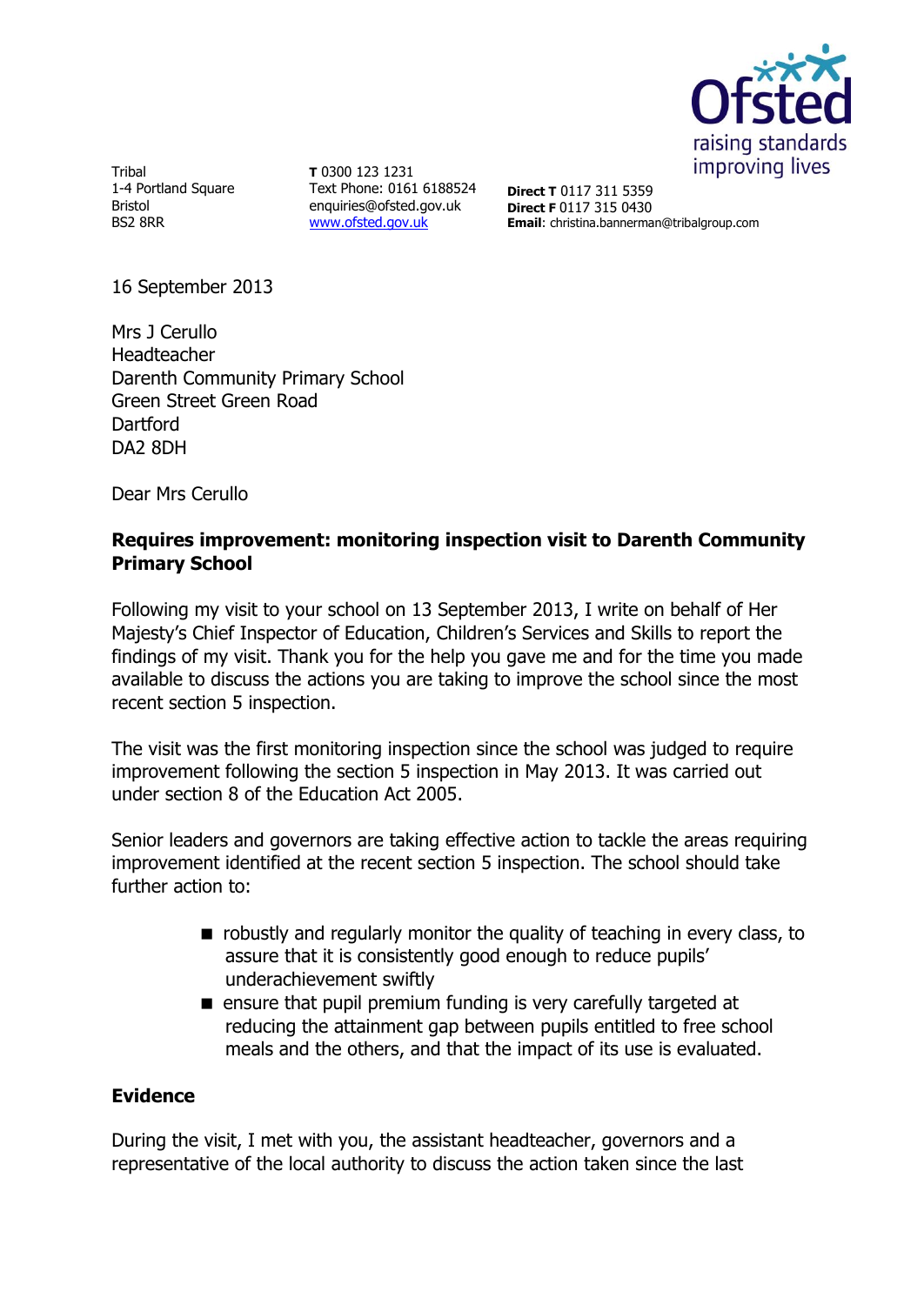

inspection. I evaluated the school's action plan and looked at other key documents, including the data about the progress pupils make and records of meetings. I visited each class briefly with you, and looked at samples of pupils' work.

## **Context**

You became headteacher from September 1. You were involved in some key decisions beforehand, including the appointment of three new teaching staff, who also began work at the start of this term.

## **Main findings**

You have hit the ground running. Helped by well organised handover arrangements, you have very quickly come to know the school, and its pupils and staff, in some depth. Astutely, you have put in place clear expectations about the standards you expect and have provided concomitant support to staff. The working atmosphere in the lessons I visited was positive. Acting with others, you have established very quickly a clear whole-school action plan. The plan contains appropriate and challenging objectives, with sharp actions to reach them. The management of the school is business like and focused. You have quickly and excellently organised the data about pupils' progress, which show very clearly how well all key groups of pupils are doing.

These data, and the pupils' work I saw, show that, throughout the school, pupils' attainment in English and, to a lesser extent, mathematics, is much too low. Year 1 pupils are doing particularly poorly. The gap between the attainment of pupils entitled to pupil premium funding, and other pupils, in Years 5 and 6 is far too wide. This gap is, however, smaller, or non-existent, in some other year groups. You talked wisely of having to 'prioritise priorities'. We agreed that using pupil premium funding incisively to redress underachievement quickly is one of the highest current priorities.

We discussed usefully some possible strategies to deal with other important matters. These include improving teaching quickly; supporting the development of senior staff; the attendance and achievement of Gypsy, Roma and Traveller pupils; developing further the school's buildings and outside areas (which have great potential) and the importance of developing the curriculum beyond English and mathematics. I was glad to hear of your forthcoming appointment with the Kent music hub and will be interested to see how that relationship develops. You currently have responsibility for all of the foundation subjects. This is understandable for the time being, and you have already provided useful basic subject guidance for teachers. In the longer run, it is important that the recommendation from the